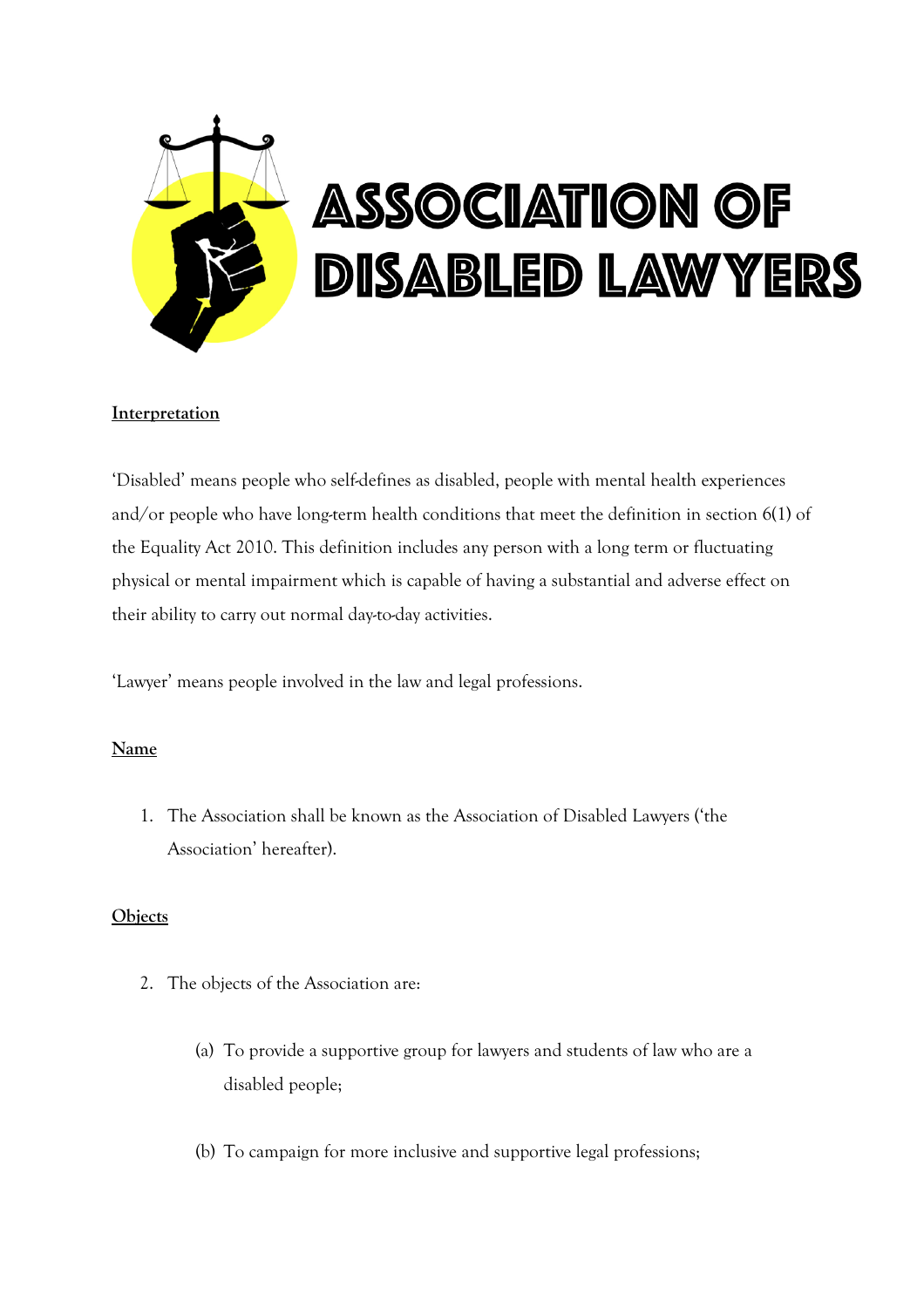- (c) To promote the effective legal protection of the rights of disabled people in the United Kingdom;
- (d) To further research, education and training into best practice for creating supportive and nurturing professions for disabled lawyers; and
- (e) To co-operate with other organisations whose objects are similar to those of the association and those who seek to improve the professions for disabled lawyers.

## **Membership**

- 3. Persons shall be eligible to be members of the Association if they support its objects and fall within one or more of the following categories:
	- (a) Self-defining disabled members of the Bar or admitted solicitors in England and Wales or Northern Ireland or members of the Faculty of Advocates, Writers to the Signet or solicitors in Scotland;
	- (b) Self-defining disabled pupil barristers, trainee solicitors or students of law;
	- (c) Self-defining disabled persons who are or have been teachers of law;
	- (d) Self-defining disabled Fellows, Members or Associates of the Institute of Legal Executives;
	- (e) Self-defining disabled persons resident in the United Kingdom who have acquired professional status as lawyers in other Member States of the Council of Europe or the Commonwealth;
	- (f) Self-defining disabled current or retired members of the United Kingdom judiciary or the judiciary of other Member States of the Council of Europe or the Commonwealth;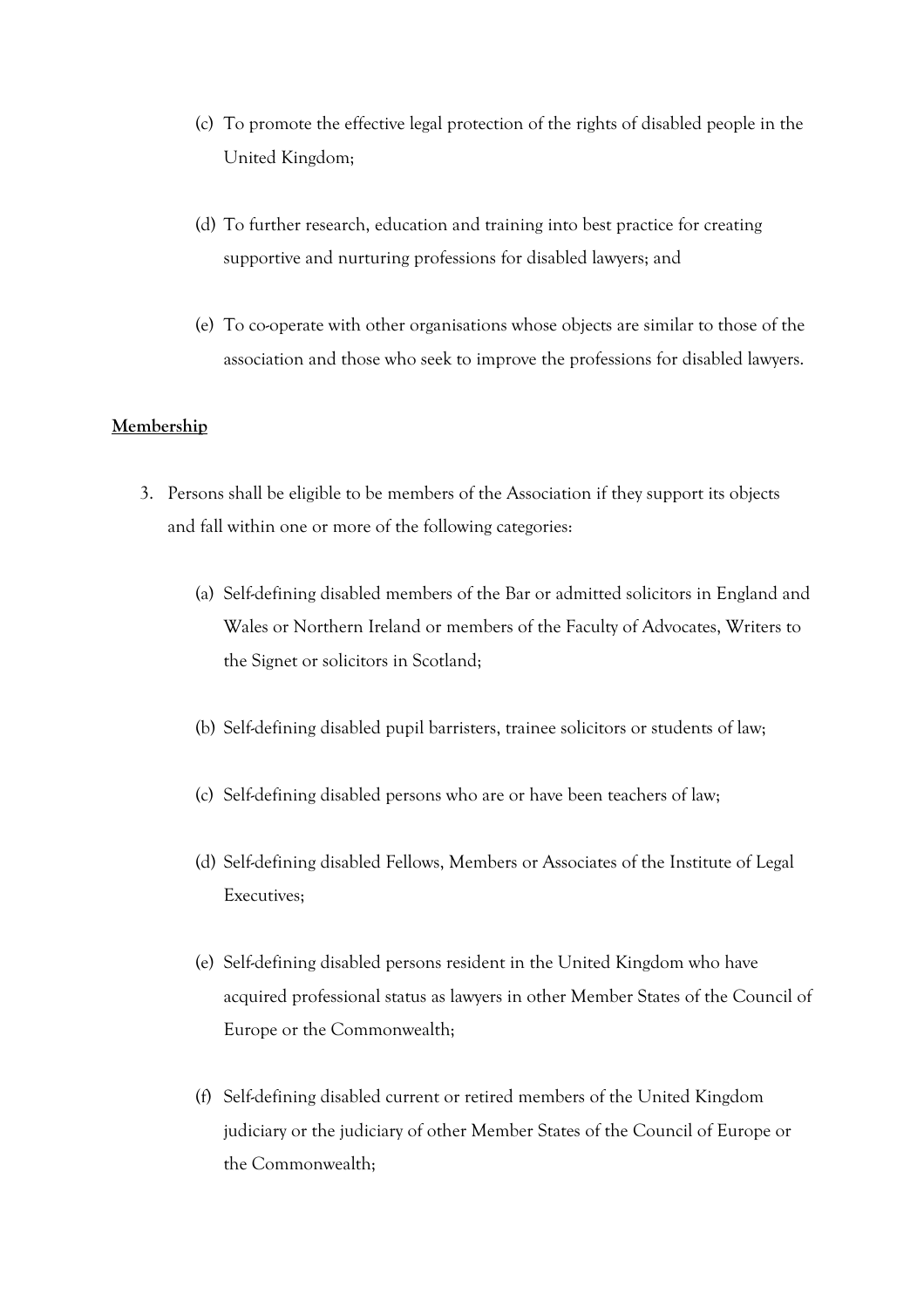- (g) Self-defining disabled persons having connections with the teaching, practice or administration of the law who, in the opinion of the Committee, would be likely to make a valuable contribution to the work of the Association.
- 4. An eligible person who wishes to become a member of the Association shall submit to the Secretary a completed membership form in writing, together with payment in the form and amount specified by the Committee from time to time and shall notify the Secretary of his or her postal and e-mail addresses. The Committee may also consider applications for membership from organisations rather than individuals. The Committee may in its discretion refuse to admit any applicant to membership.
- 5. Membership shall terminate:
	- (a) Upon the member ceasing to be eligible for membership;
	- (b) Upon receipt by the Secretary of the member's written notice of resignation;
	- (c) If the member's subscription shall be six months in arrears;
	- (d) If the member shall be expelled by a vote of two thirds of the members present and voting at a general meeting on a resolution for that purpose.

### **Appointing Officers and Executive Committee**

- 6. The Officers of the Association shall be: Chair; Vice-Chair; Treasurer; Academics' Representative; Barristers' Representative; Solicitors' Representative; Legal Executives' Representative; Students' Representative; and Secretary.
	- (a) The Chair will be the Association's founder, Daniel Paul Holt, for three years from 2020 in order to settle the direction of the Association and the Executive Committee. The role of Chair will then be open in elections held at an appropriate time after  $1<sup>st</sup>$  January 2023.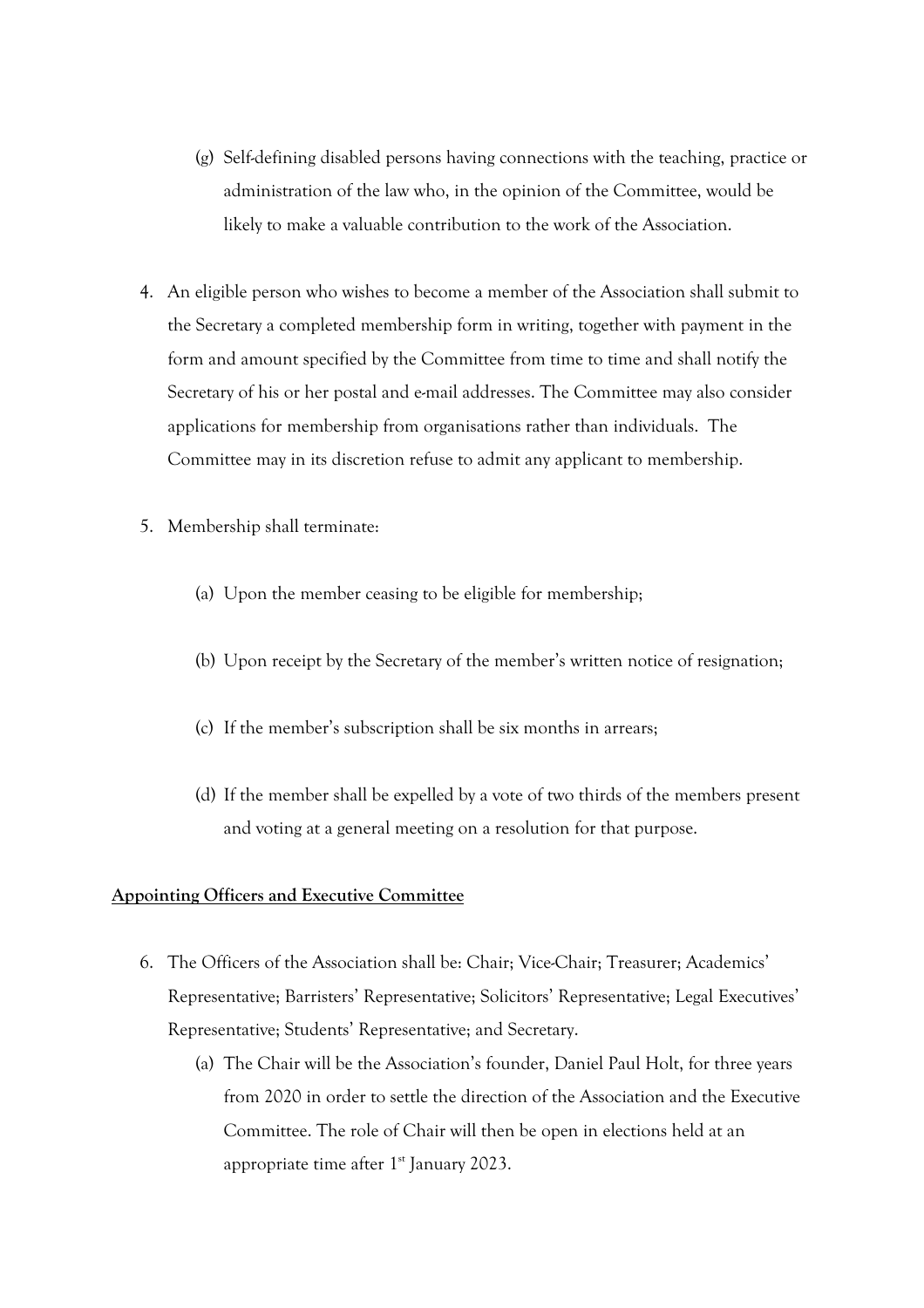- (b) The Academics' Representative must be a professional teacher and/or researcher of law.
- (c) The Barristers' Representative must be a member of the Bar or the equivalent.
- (d) The Solicitors' Representative must be admitted as a solicitor or the equivalent.
- (e) Legal Executives' representative must be a Fellows, Members or Associates of the Institute of Legal Executives.
- (f) The Students' Representative must be a pupil barrister, trainee solicitor or registered student of law.
- 7. The Executive Committee shall consist of the Officers, Daniel Paul Holt and up to four other members. Only members of the Association, who are over the age of 16, can join the Executive Committee and serve as Officers. No less than 75% of the Executive Committee Members, at any time (rounded up to the nearest whole number), shall be a disabled person.
- 8. Members of the Executive Committee have control of the Association and its property and funds and shall comply with the law and protocols/ policies laid down by the Executive Committee.
- 9. The minimum number of Executive Committee members shall be six and the maximum number shall be fourteen unless otherwise determined by an ordinary resolution of the Members of the Association.
- 10. Nominations are to be made annually, unless rule 6(a) applies, by completing the required forms and relevant processes.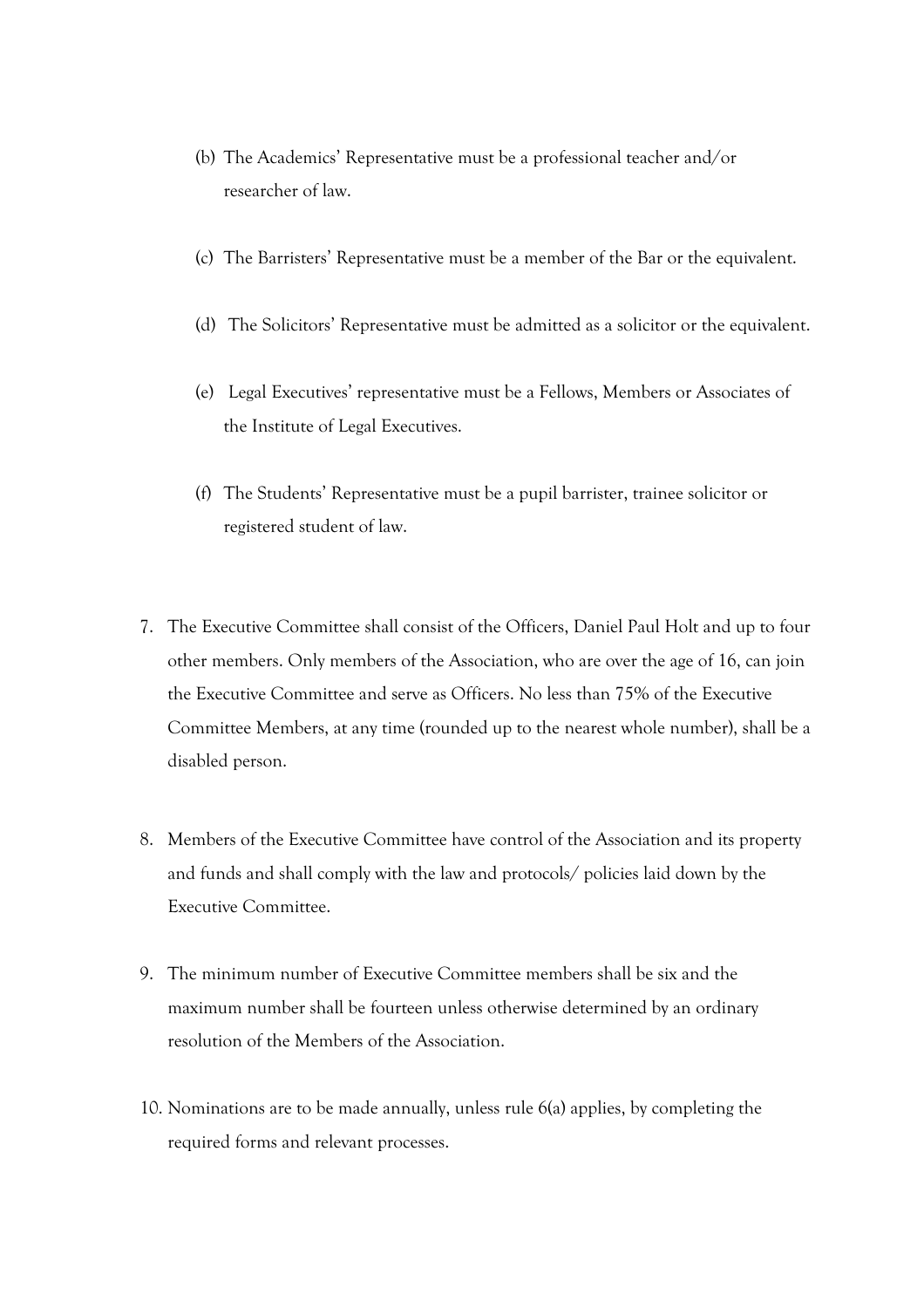- 11. In order to form the first Executive Committee, members will be invited to deliver nominations, by way of application process, to Daniel Paul Holt, before the set deadline. Part 4 of the nominations will then be sent to the membership by email so that the members can vote for by who they want to be represented. There are thirteen places available on the Executive Committee (in light of rule 6(a)), but this should include those who intend to fill Officer roles. The thirteen nominees with the most votes will be elected.
- 12. Thereafter, nominations for election of any member to the Executive Committee, by way of an agreed process, shall be delivered to the Secretary not fewer than twenty-one days before the Annual General Meeting. Retiring Officers and members of the Committee shall be eligible for re-election.
- 13. For contested elections for membership of the Committee, the candidates who receive the most votes shall be declared elected.
- 14. All elections for an Officer role shall be conducted by ballot of the members of the Executive Committee. For contested elections for office, the candidate who receives the most votes shall be declared elected.
- 15. The Executive Committee can seek individuals to join the Association as members and be invited onto the Executive Committee, through the processes set out in rules 12 and 14, if there are vacancies.

### **General Meetings**

16. Committee members are expected to attend 75% of general meetings or Executive Committee communications and participate actively in the work of the Executive Committee. Members of the Executive Committee may be removed by a vote of two thirds of the members of the Executive Committee present and voting at a meeting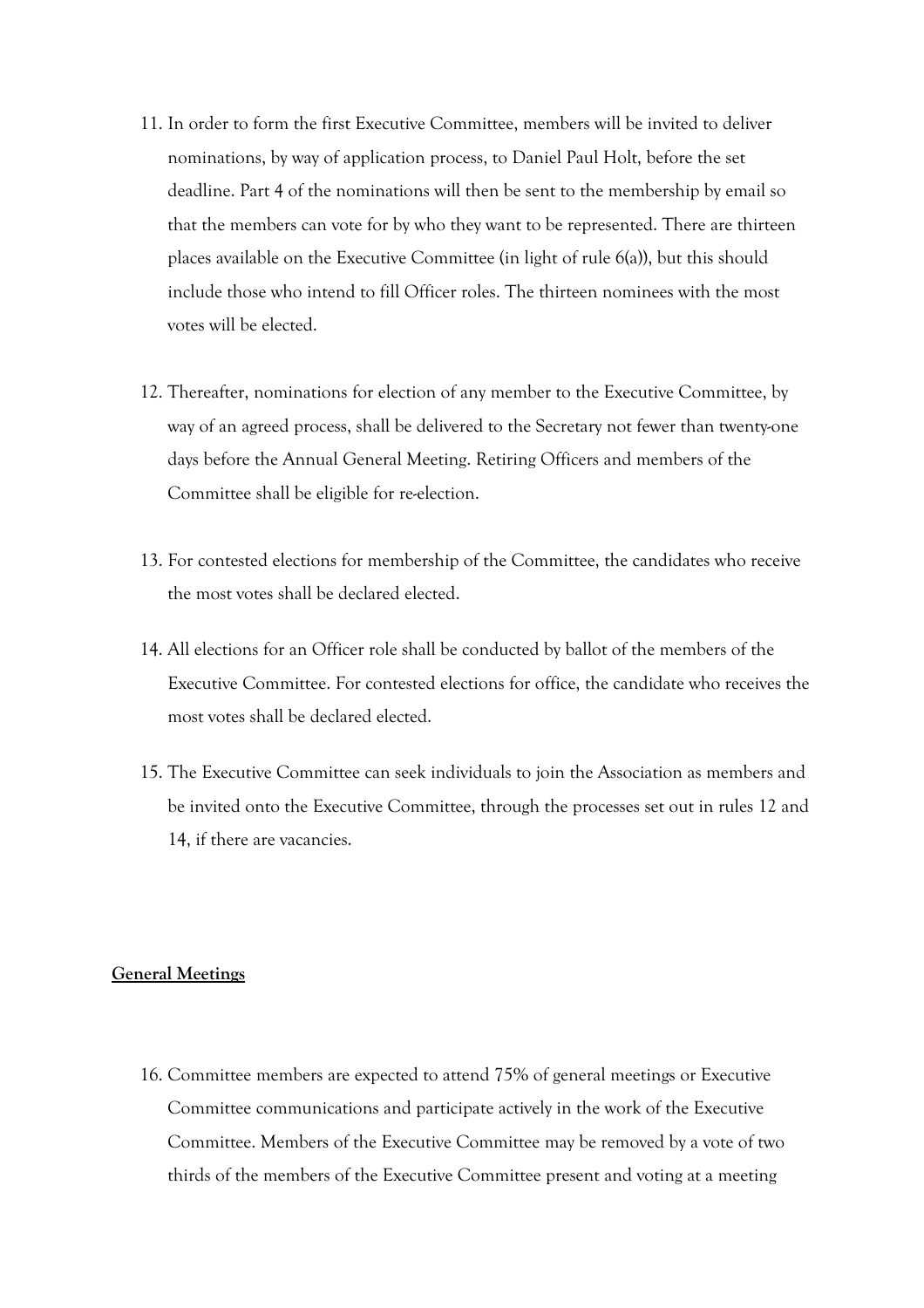who comprise, in addition, not less than half the members of the Executive Committee.

- 17. Any Committee members who fail to attend three consecutive Committee meetings without reasonable excuse will be deemed by the Committee to have resigned, and the member notified accordingly.
- 18. Accidental failure to give notice of a General Meeting or send an agenda to any member in due time or at all shall not invalidate the proceedings at the General Meeting.
- 19. Voting at a General Meeting shall be by show any indication of a vote. In the event of equality of votes the Chair of the Meeting shall have a casting vote.
- 20. The Chair of the Association (or in their absence the Vice-Chair) shall take the chair at any General Meeting. In the absence of both the Chair and the Vice-Chair, the members present at the Meeting shall elect a chair. In the absence of the Secretary, the chair of the Meeting shall appoint some Executive Committee member to take the minutes of the meeting.
- 21. The quorum of any General Meeting shall be six members of the Association.
- 22. If the business of a General Meeting is not concluded within the time available, the Meeting shall be adjourned to such time and place as the chair of the Meeting shall direct.

#### **Annual General Meetings**

23. An Annual General Meeting shall be held at least once in every year. It shall be held on such day as may be appointed by the Committee, being not more than fifteen months after the previous Annual General Meeting.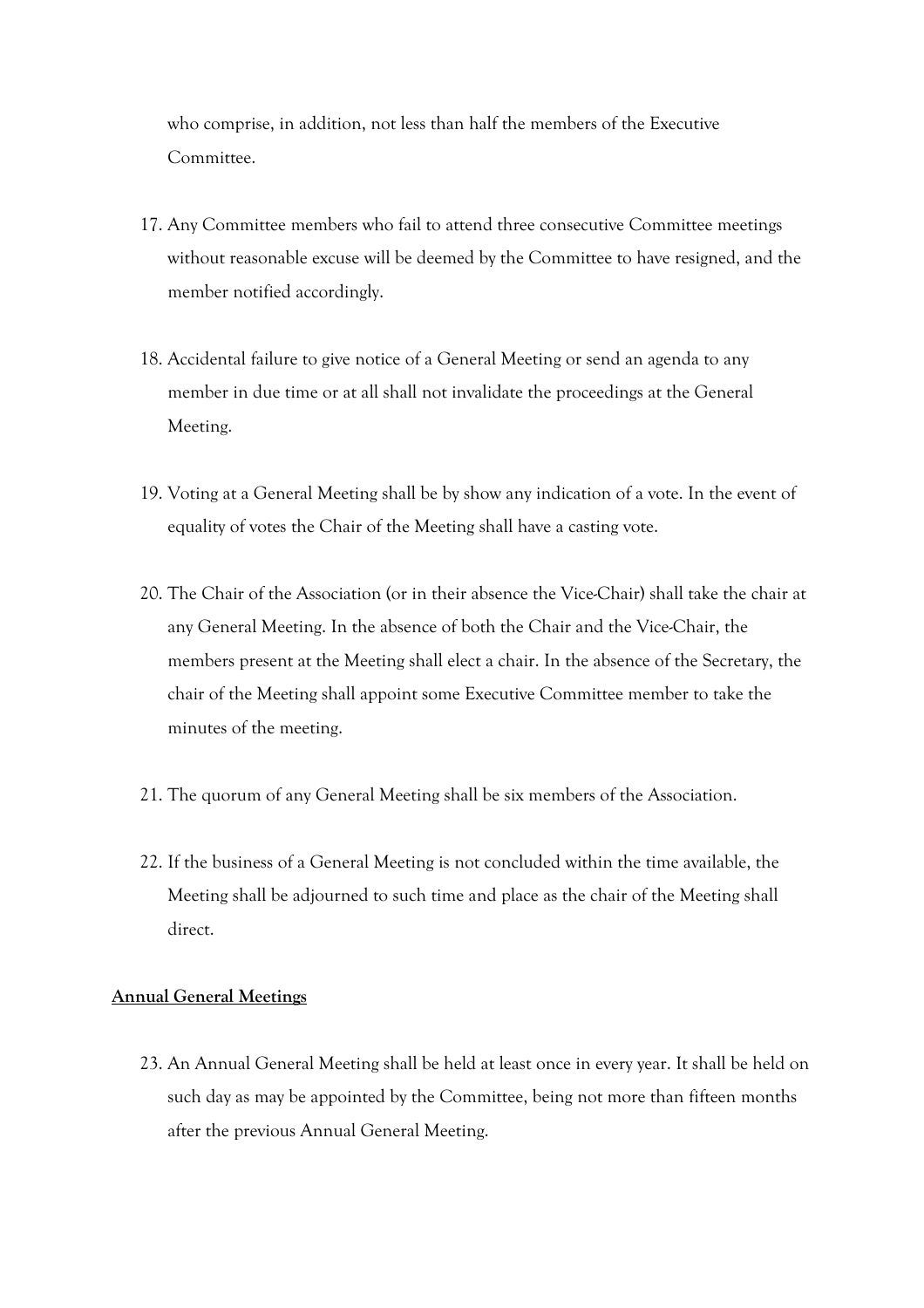- 24. The business to be conducted at the Annual General Meeting shall be such as may be required by the Rules or directed by the Committee together with any resolution of which notice in writing to the Secretary signed by two members of the Association has been given not less than twenty-one days before the meeting. Any other matters may in the discretion of the Chair of the Meeting be raised without notice for purposes of discussion only.
- 25. The Secretary shall give to each member of the Association not less than thirty days' written notice of the date, time and place of the Annual General Meeting. The Secretary shall, not less than ten days before the date of the Meeting, send to each member of the Association an agenda specifying the business to be conducted at the meeting and the names of candidates for election.

### **Special General Meetings**

- 26. A Special General Meeting shall be held:
	- (a) if requisitioned by the Committee; or
	- (b) on the requisition of not less than ten members of the Association. Such requisition shall be made in writing to the Secretary and shall specify the business for which the Special General Meeting is to be requisitioned, and no other business shall be transacted at the Meeting.
- 27. The Secretary shall give to each member of the Association not less than fourteen days' written notice of any Special General Meeting, specifying the date, time and place of the Meeting and the business to be transacted.
- 28. Accidental failure to give or send an agenda to any member in due time or at all shall not invalidate the proceedings at the Special General Meeting.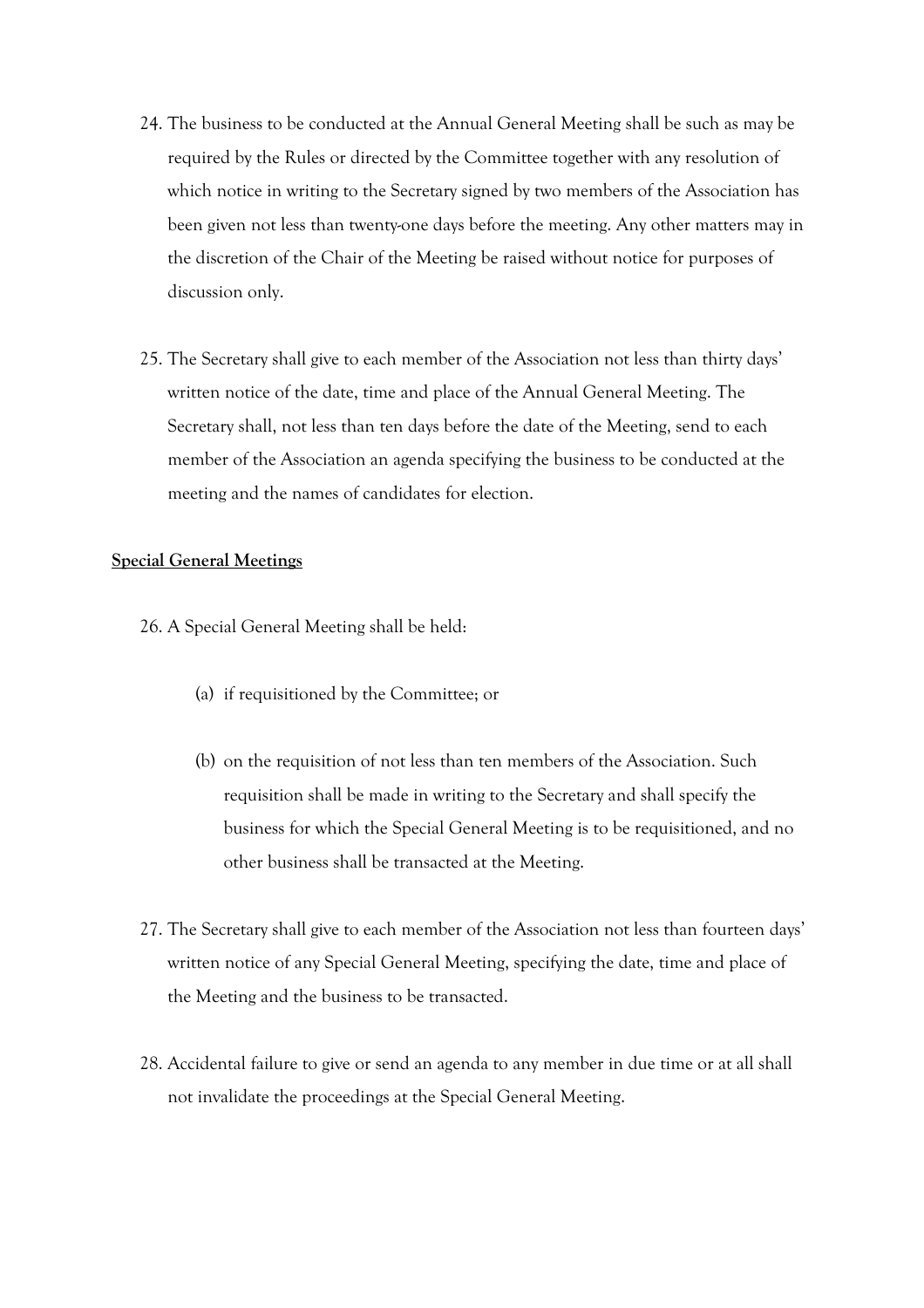#### **Committee Powers and Meetings**

- 29. So far as not otherwise provided in these Rules and subject to any directions which may be given by a resolution of the Association in a General Meeting, the affairs of the Association shall be controlled and directed by the Committee in accordance with its objects.
- 30. The Chair of the Association (or in his or her absence the Vice-Chair) shall take the chair at any meeting of the Committee. In the absence of both the Chair and the Vice-Chair, the members present at the meeting shall elect a chair.
- 31. The quorum at any meeting of the Executive Committee shall be six.
- 32. Any member of the Committee may send an alternate who is a member of the Association to act and vote in his or her place at any meeting of the Committee which they are unable to attend.
- 33. The chair of the meeting shall have a casting vote in the event of equality of votes.
- 34. Meetings of the Committee shall be convened at such times and places as shall agreed by the Committee and may also be convened on the requisition of any of the Officers or any three members of the Committee. The Secretary shall give to each member of the Committee not less than seven days' notice of any meeting, but the period of notice may be abridged in case of urgency. Accidental failure to give notice to any members in due time or at all shall not invalidate the proceedings.
- 35. The Committee may appoint sub-committees for specific purposes and may co-opt any persons (whether or not members of the Association) to such sub-committees.
- 36. The Committee shall at each Annual General Meeting report to the members of the Association on its conduct of the affairs of the Association since the previous Annual General Meeting.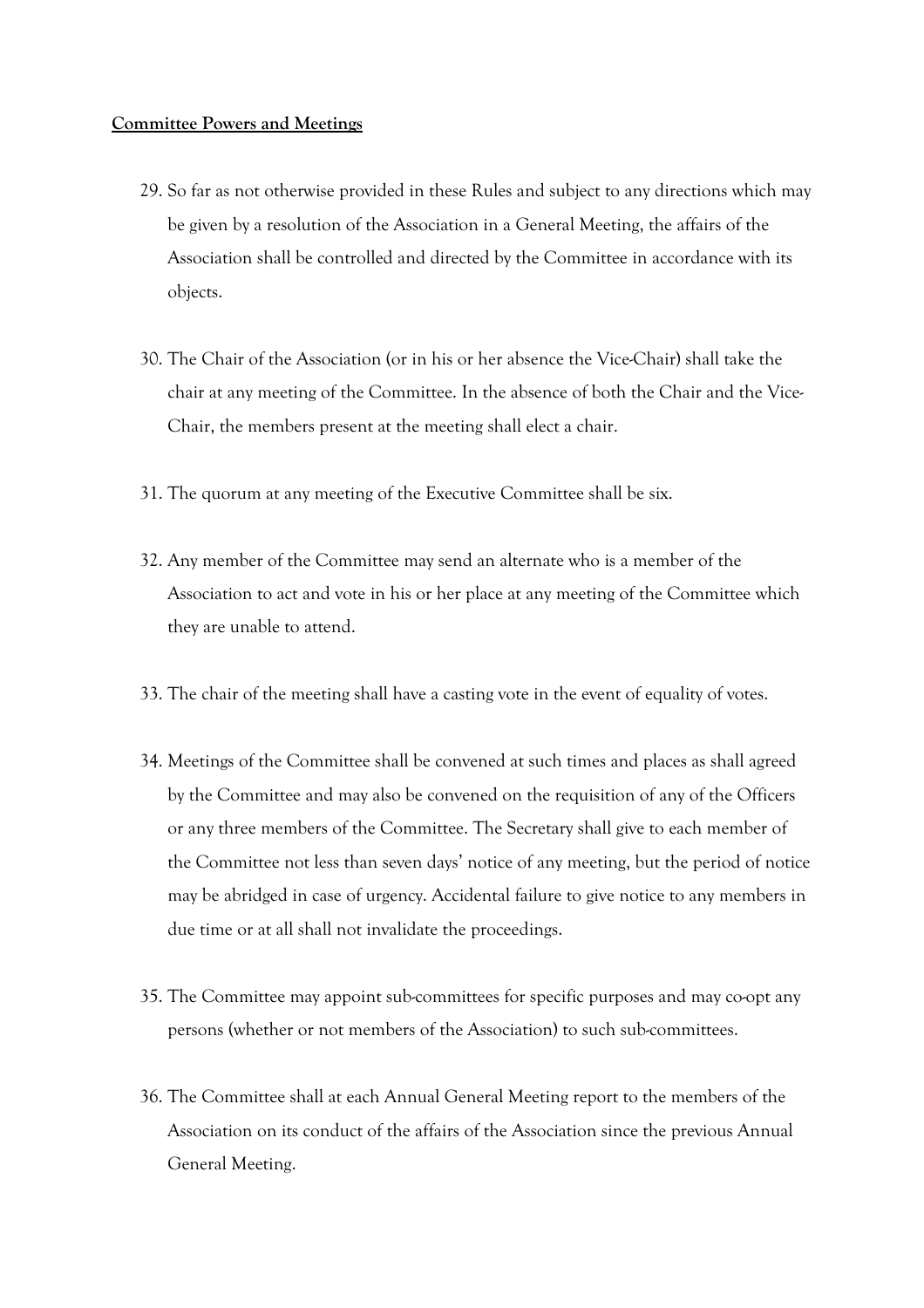#### **Subscriptions and Finance**

- 37. The subscriptions shall be free of charge for individuals.
- 38. At the discretion of the Committee, group membership may be granted to organisations on payment of a subscription in such amount as the Committee decides is appropriate in each case for each year, having regard to the number of individuals within that organisation who are expected to make use of the membership.
- 39. The amount of the annual subscription may (with effect from the beginning of the next year) be altered by a resolution at a meeting of the Committee.
- 40. The Association shall open and maintain an account at a bank (to be selected from time to time by the Committee) into which the subscriptions and other receipts of the Association shall be paid. Money not for the time being required for the purposes of the Association may be placed on deposit account or invested in any other manner approved by the Committee.
- 41. The Treasurer shall be responsible (under the supervision of the Executive Committee) for the management of the finances of the Association. The Treasurer shall cause accounts to be prepared in respect of each year and such accounts shall be laid before the Annual General Meeting in the following year.

### **Amendments to the Rules**

42. These Rules can be altered only by at least two thirds of the Executive Committee present and voting thereon.

# **Branches**

43. Members of the Association may form branches in any of the countries, regions or localities of the United Kingdom and members of any such branch may make such